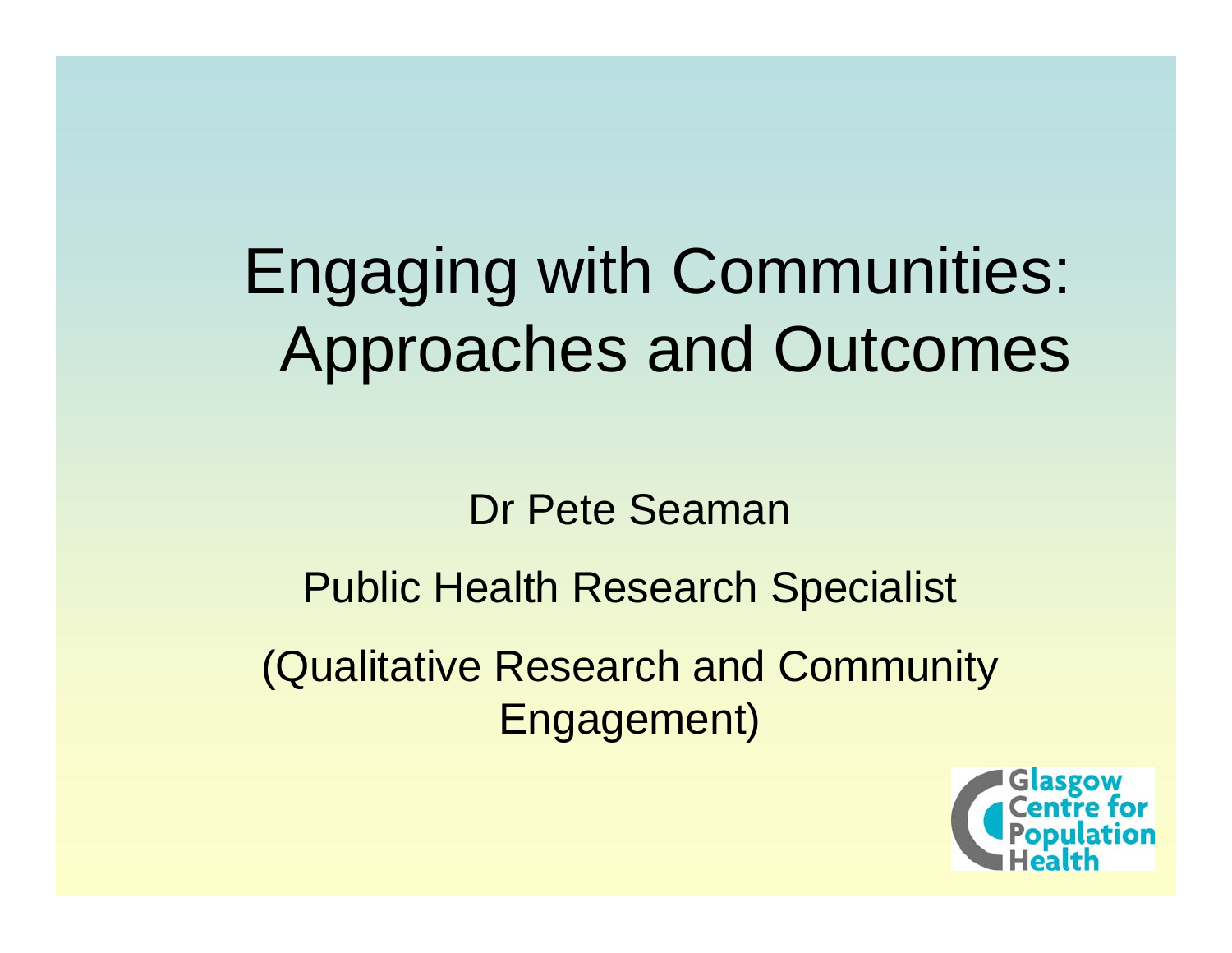# **Dual Aim**

Gather new evidence of understandings underpinning health behaviours

Seek more equality in the relationships that underpin the research process

*Research is often done to, and not with, the community*

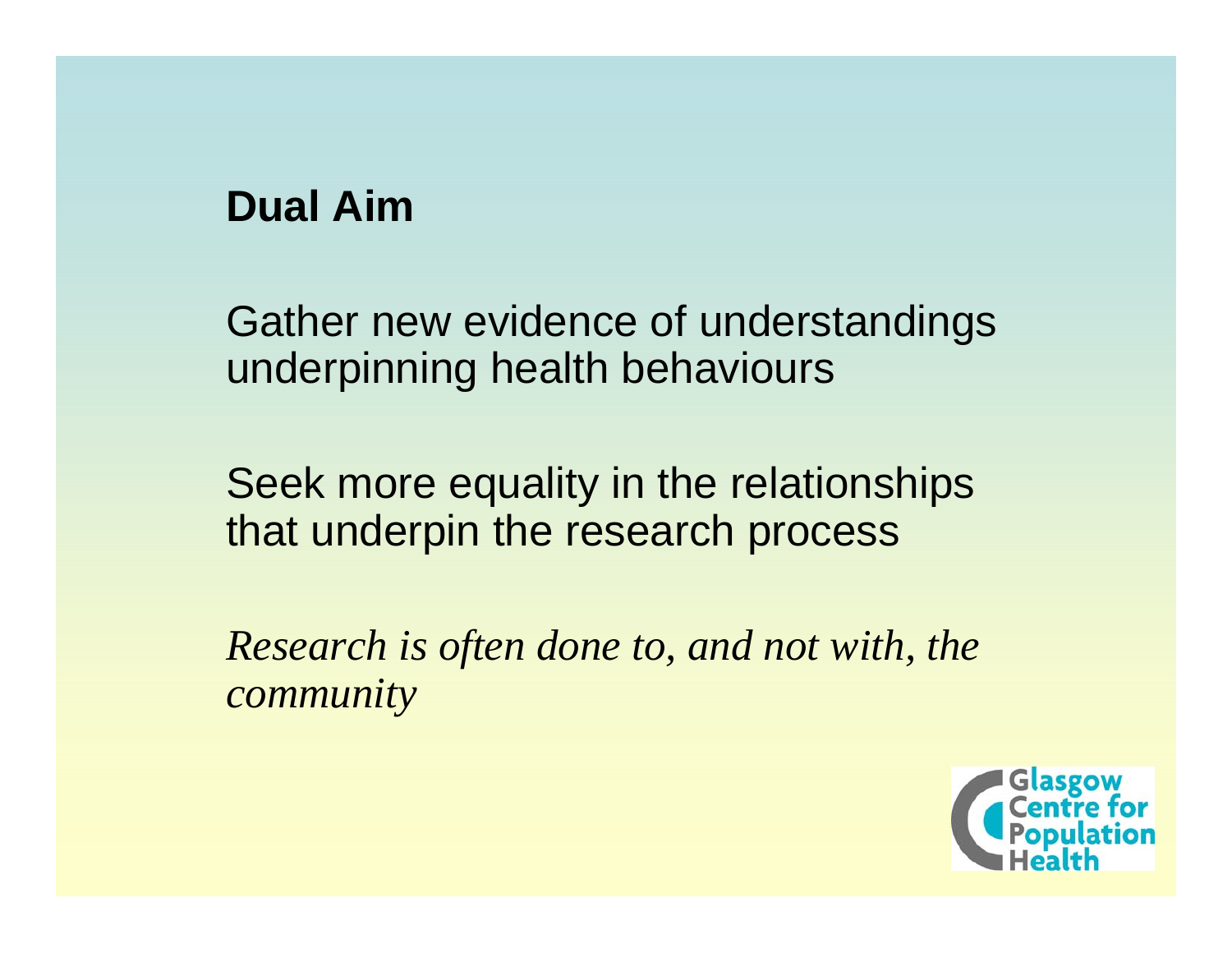# **The Challenge**

How to make the research encounter empowering and building the individual and community capacity required for change whilst collecting new evidence

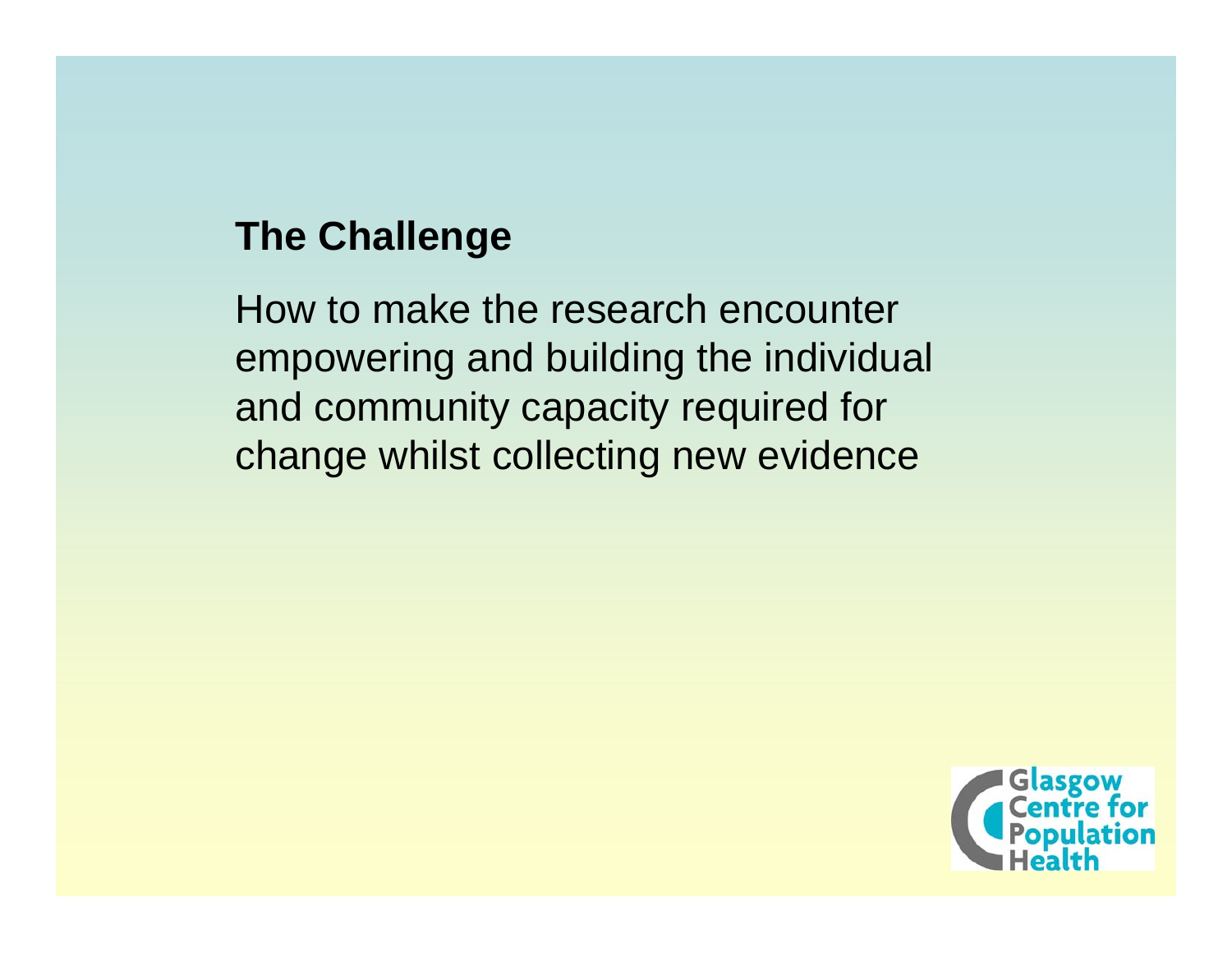## **The Solution?**

Allow for the possibility of co-created research agendas and interpretation of data where possible

Combine strengths of qualitative research practice with community development principles

View research findings as the middle rather than end point

Involve communities and professionals in interpretation

Triangulate findings from different forms of evidence (traditional and participatory)

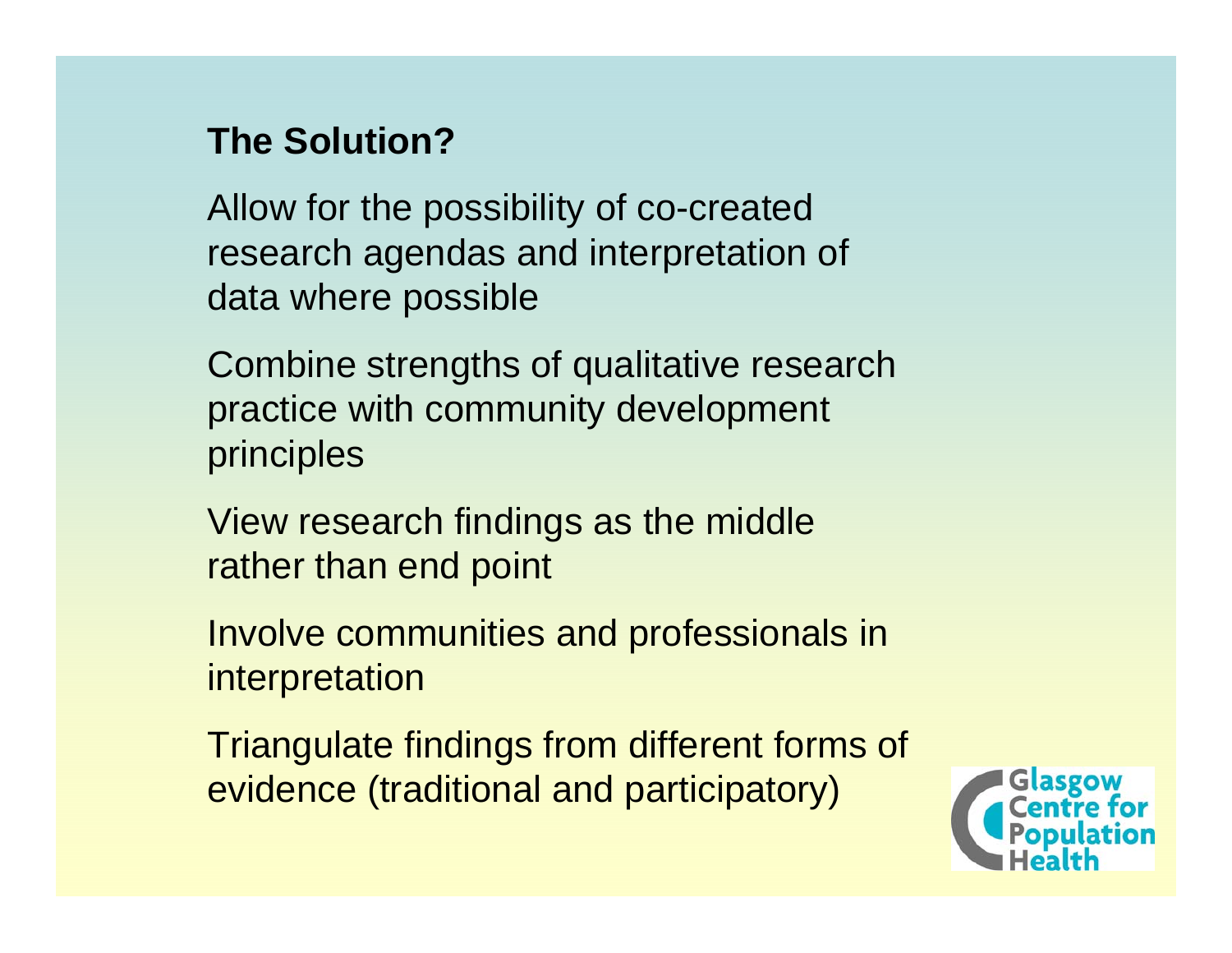# **Incorporating engagement within the Centre's work programme**

Healthy Futures Peer Research Project Public Involvement in Cancer (GPIC) Community Responses to *Let Glasgow Flourish* Social capital and new forms of spirituality

FAB Greenspaces

Civic Conversation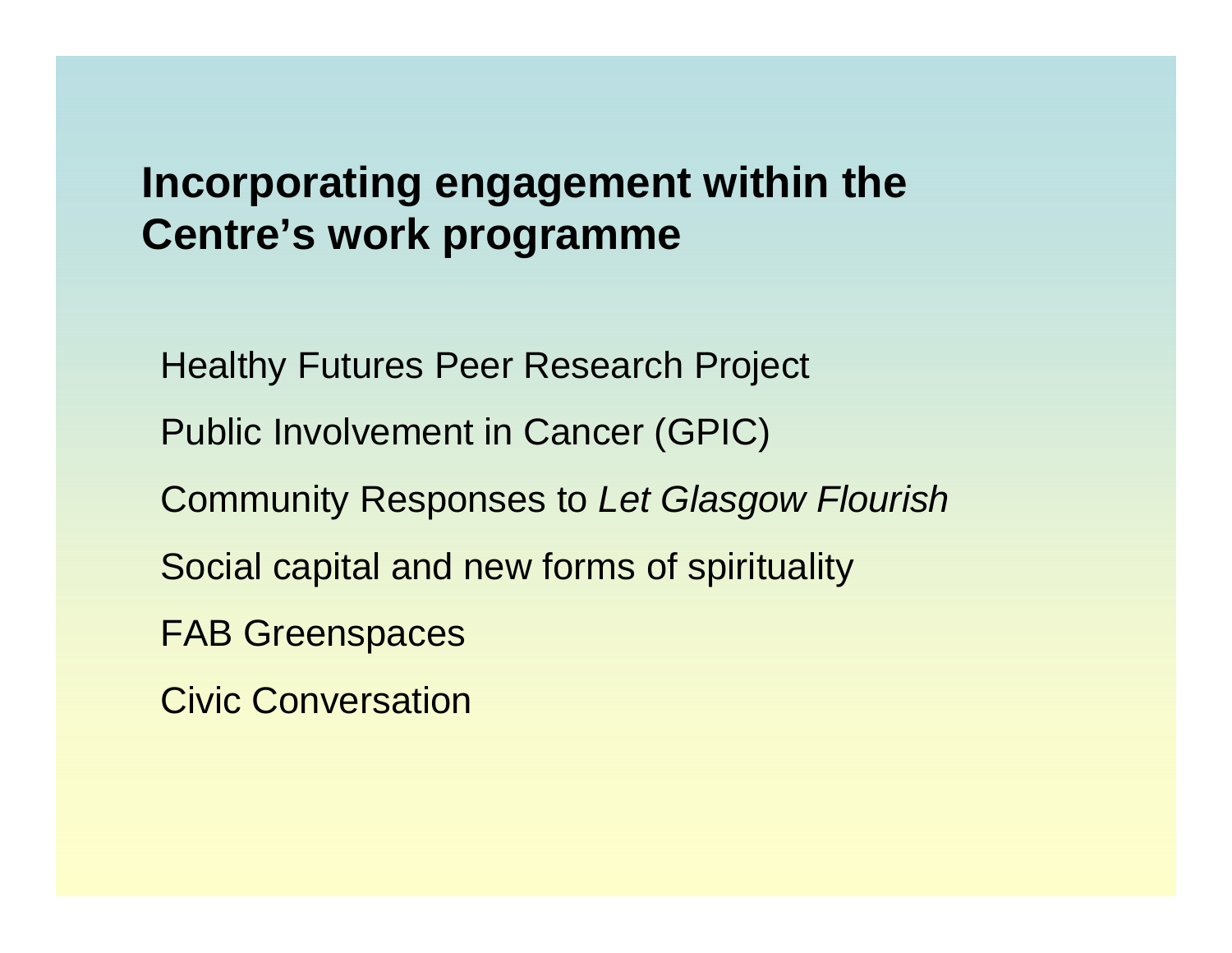#### **Healthy Futures project**

•10 Community- based peer researchers trained in Participatory Appraisal (PA)

•Conducted a day's fieldwork engaging people in their communities around their chosen theme

•Reporting back and identifying cross-cutting themes across the projects

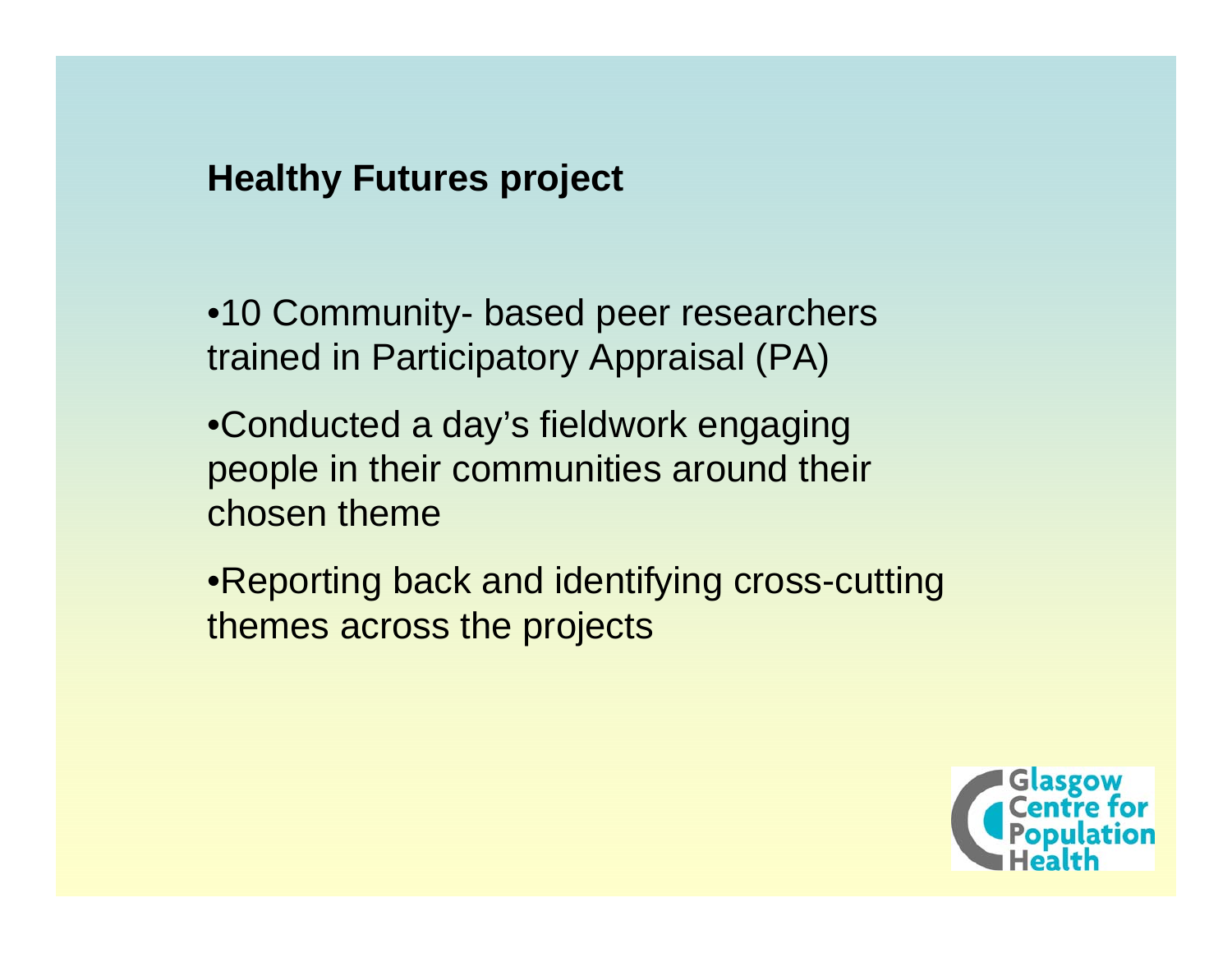#### Peer researchers chose the following issues to explore

•Barriers to financial advice

- •Young people and alcohol
- •Well-being of newcomers to Glasgow

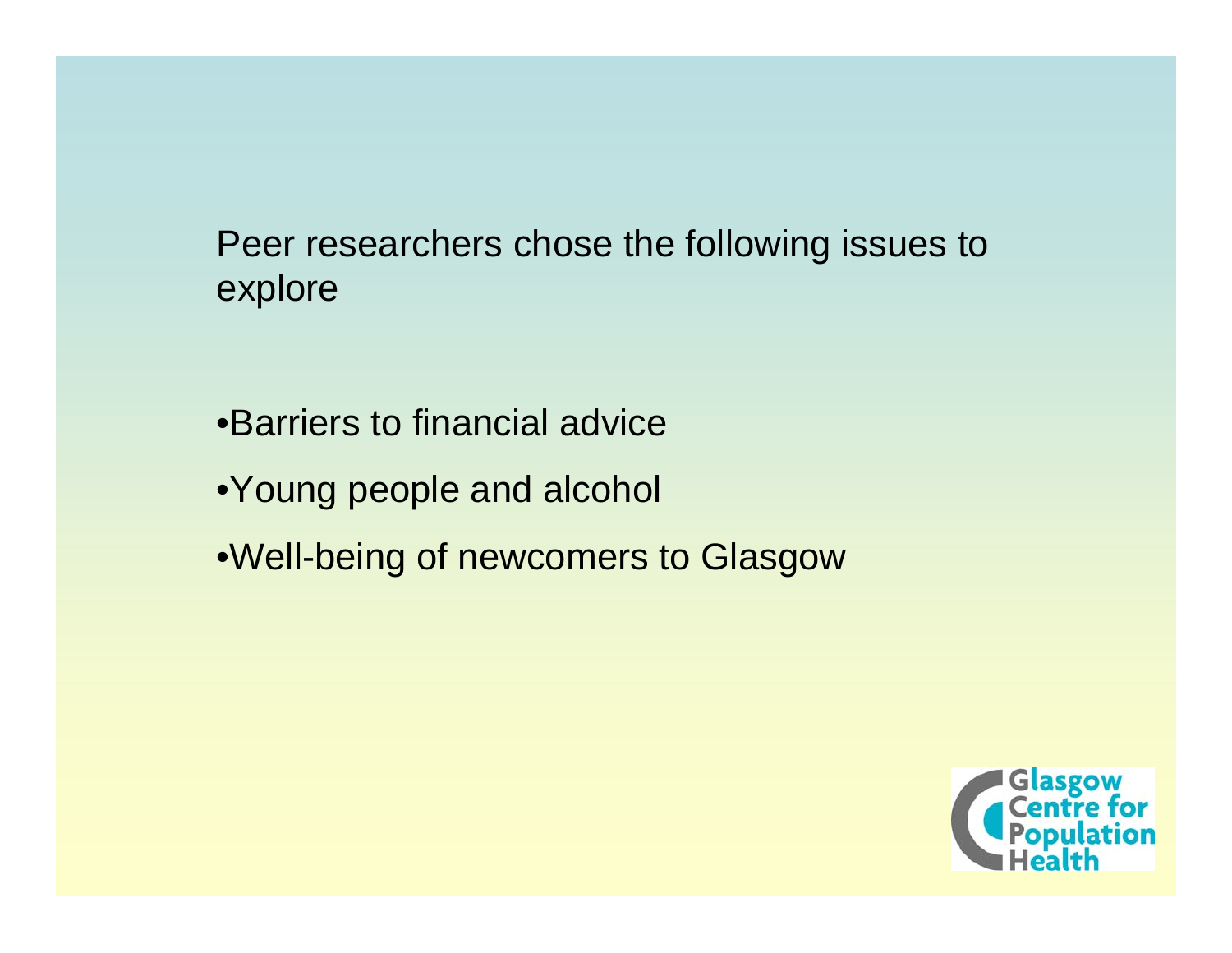What did they find?

4 major themes across the projects:

•Culture of **individualisation** affecting wellbeing

•**Professionalisation** as a disempowering theme

•A **limiting of the frame of choice** perceived in people's lives

•Issues of **integration** as determining health and well-being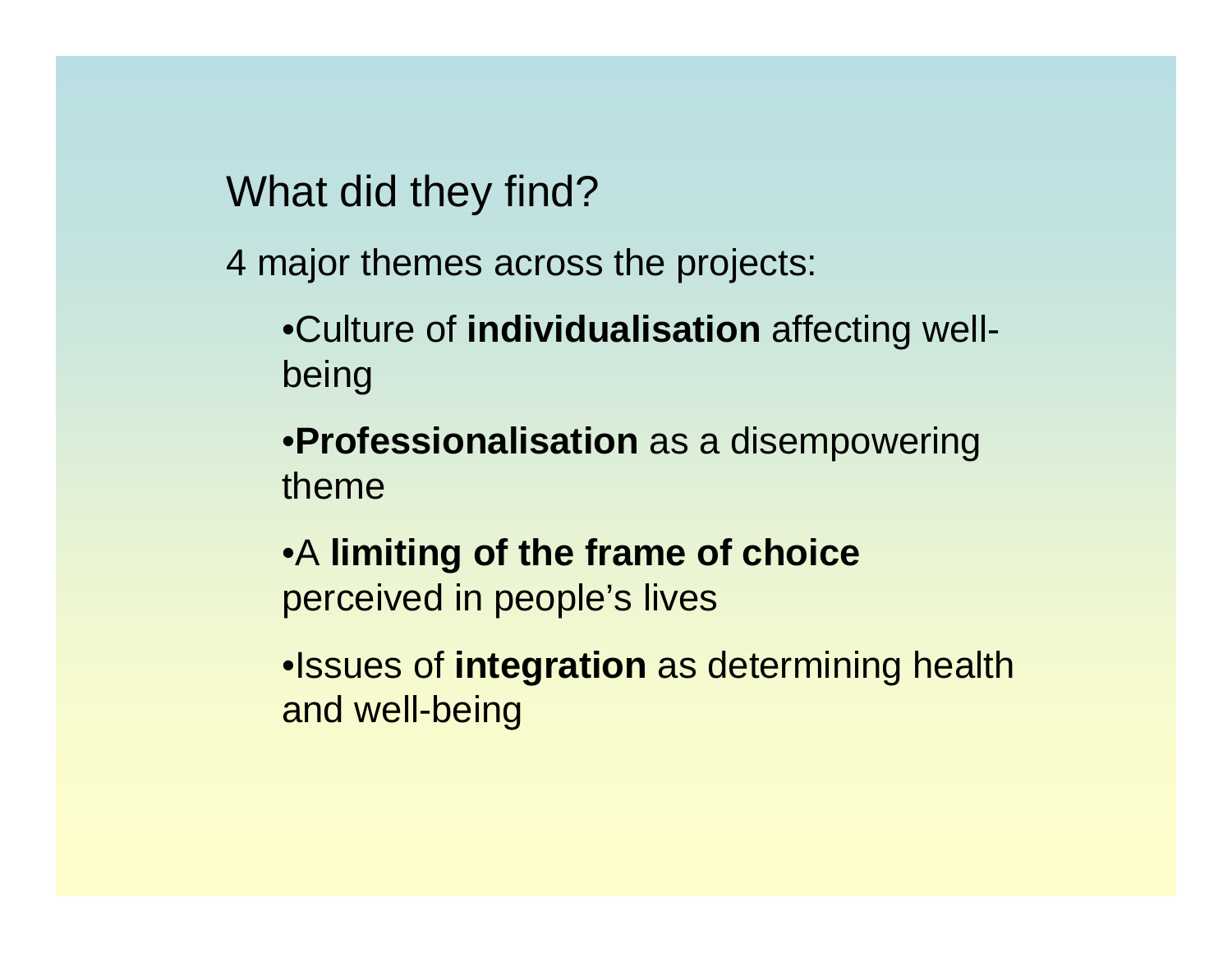## **Individualisation**

•Experienced as having to take personal responsibility for security and our futures

•Can be stressful for those with less resources

•Has parallels for health

•To cost of collective gains- community spirit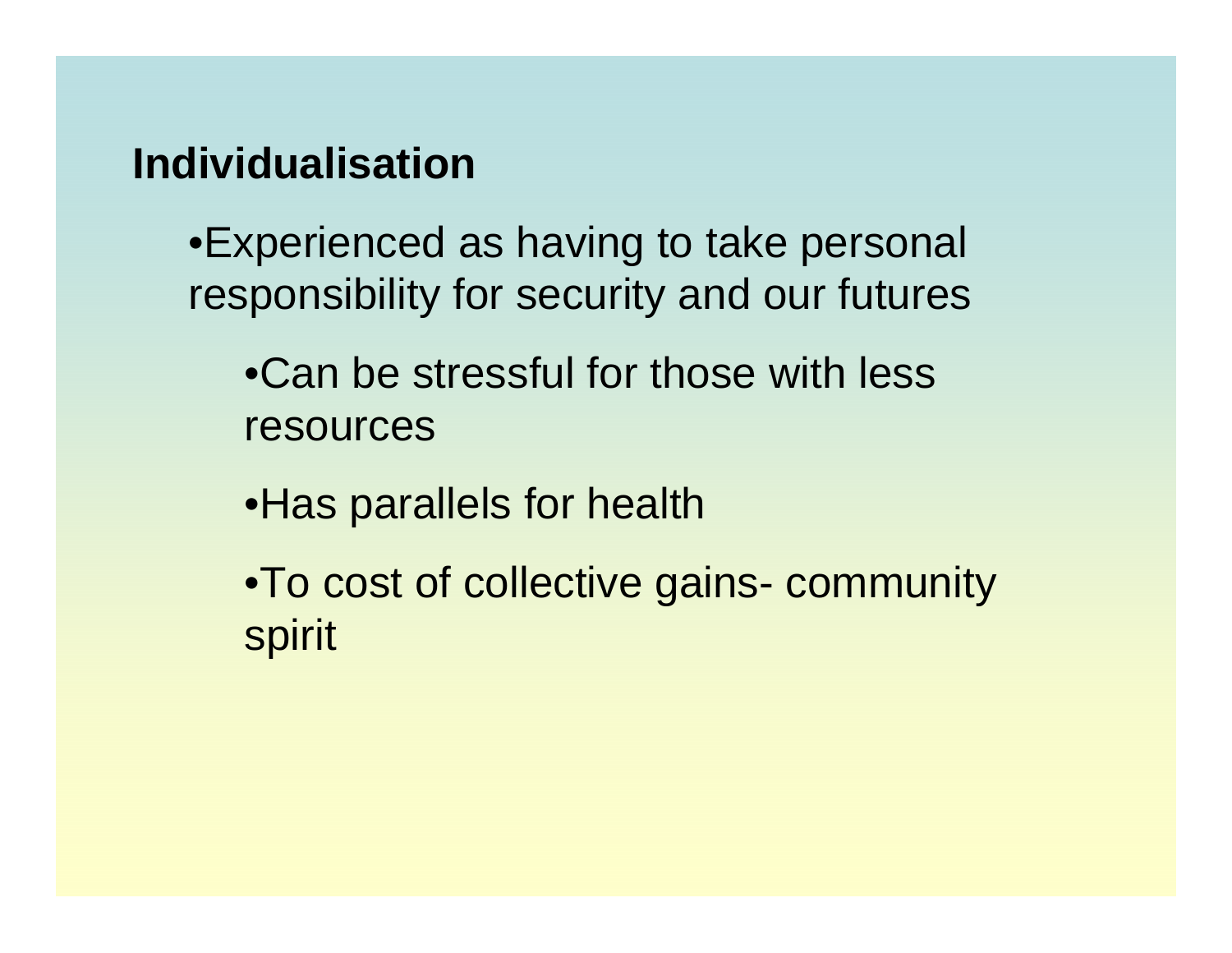# **Professionalisation**

- •"Experts know best"
- •Increases pressure on those with least access to information resources
- •Undermines lay knowledge
- •Confusing, often contradictory knowledge
- •Uncertainty around realms such as health, diet, parenting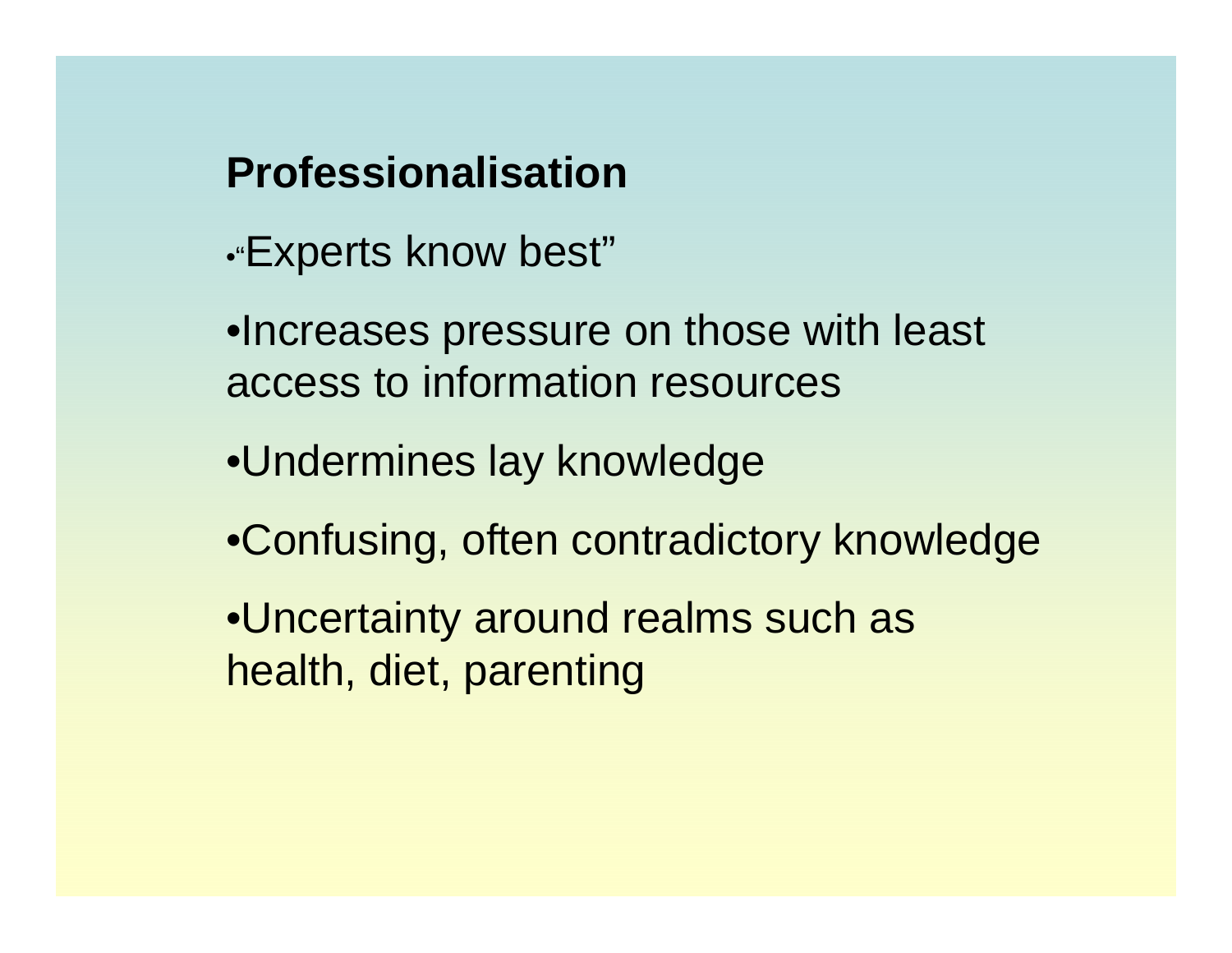## **Limiting of frame of choice**

•Paradoxical in light of its connection with consumerism

•Individual choice can be circumscribed by factors beyond individual control, e.g car orientated planning

•Cheaply available alcohol for young people in disadvantaged communities as an example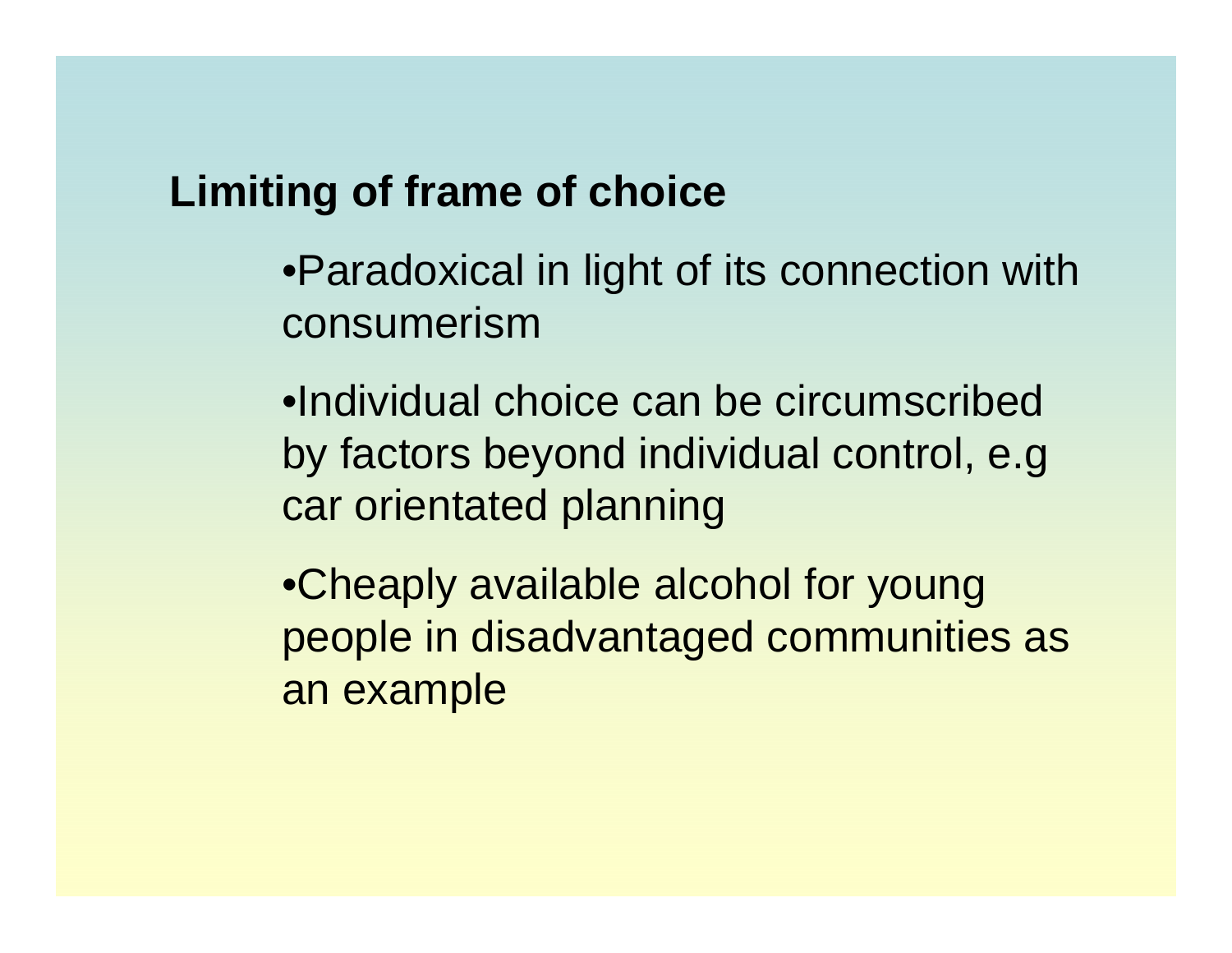# **Integration**

- •Fragmentation of bonds seen as negatively influencing health and wellbeing
- •Anti-social behaviour
- •Consumption as integration- having to 'keep up'

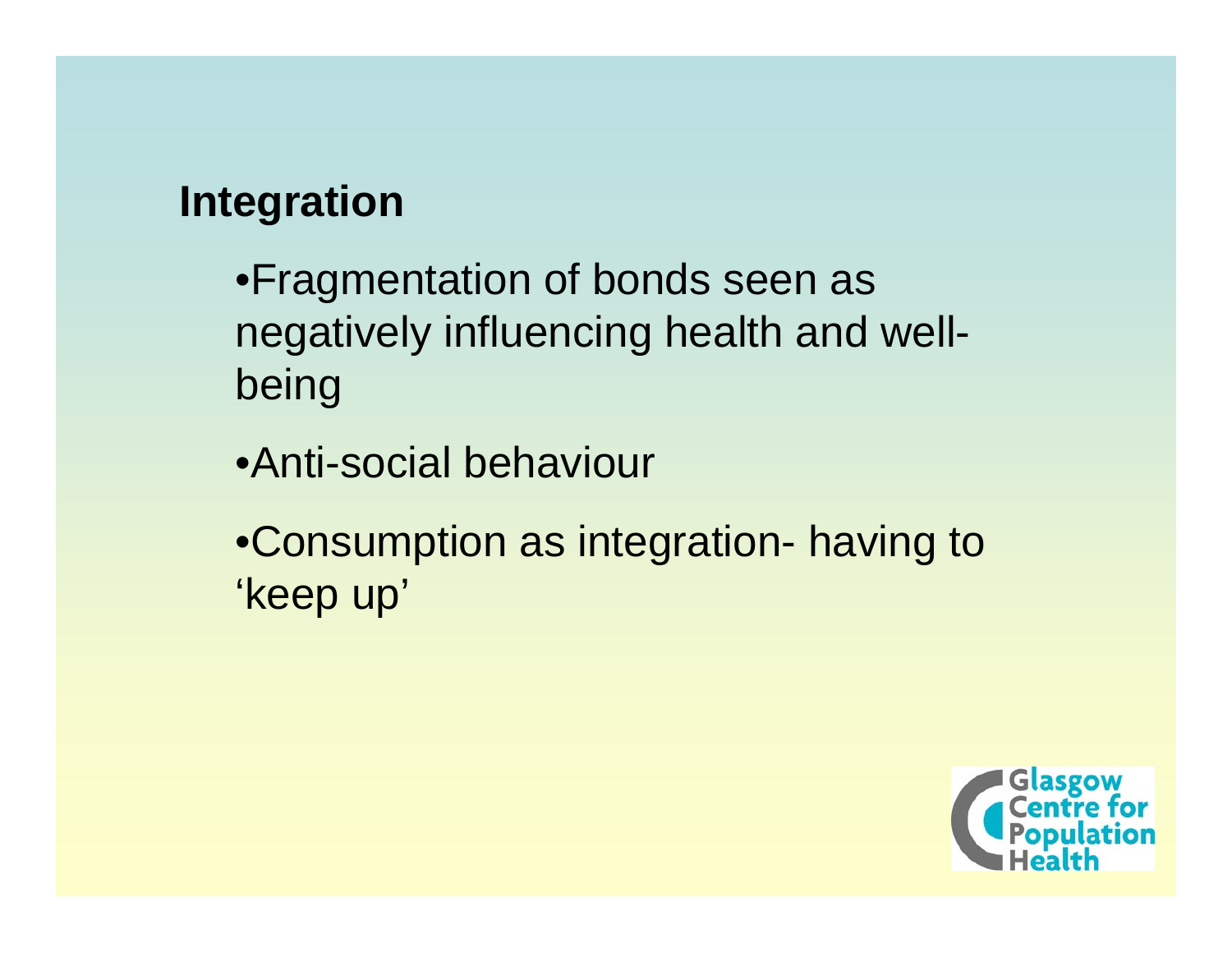## **Advantages of community approaches to data collection and interpretation**

| <b>Trend</b>                                            | <b>Official vision</b>                                                                                     | <b>Emergent vision</b>                                                                                                    |
|---------------------------------------------------------|------------------------------------------------------------------------------------------------------------|---------------------------------------------------------------------------------------------------------------------------|
| Individualisation\<br><b>Personal</b><br>responsibility | Personalisation, one size<br>doesn't fit all.<br>Increased integration<br>through "stakeholder"<br>society | Atomisation and an erosion<br>of trust<br>Increased pressures on<br>those with least<br>resources                         |
| <b>Professionalisation</b>                              | <b>Evidence-based practice</b><br>and policy. Expertise                                                    | Devaluing of personal<br>experience<br><b>Disempowerment</b>                                                              |
| <b>Limiting of frame</b><br>of choice                   | <b>Consumerist approaches</b><br>seen as Increasing choice,<br>providing labour market<br>opportunity      | <b>Increased choice</b><br>in unhealthy options. New<br>pressures to 'fit in'. Not<br>choice but obligation to<br>keep up |